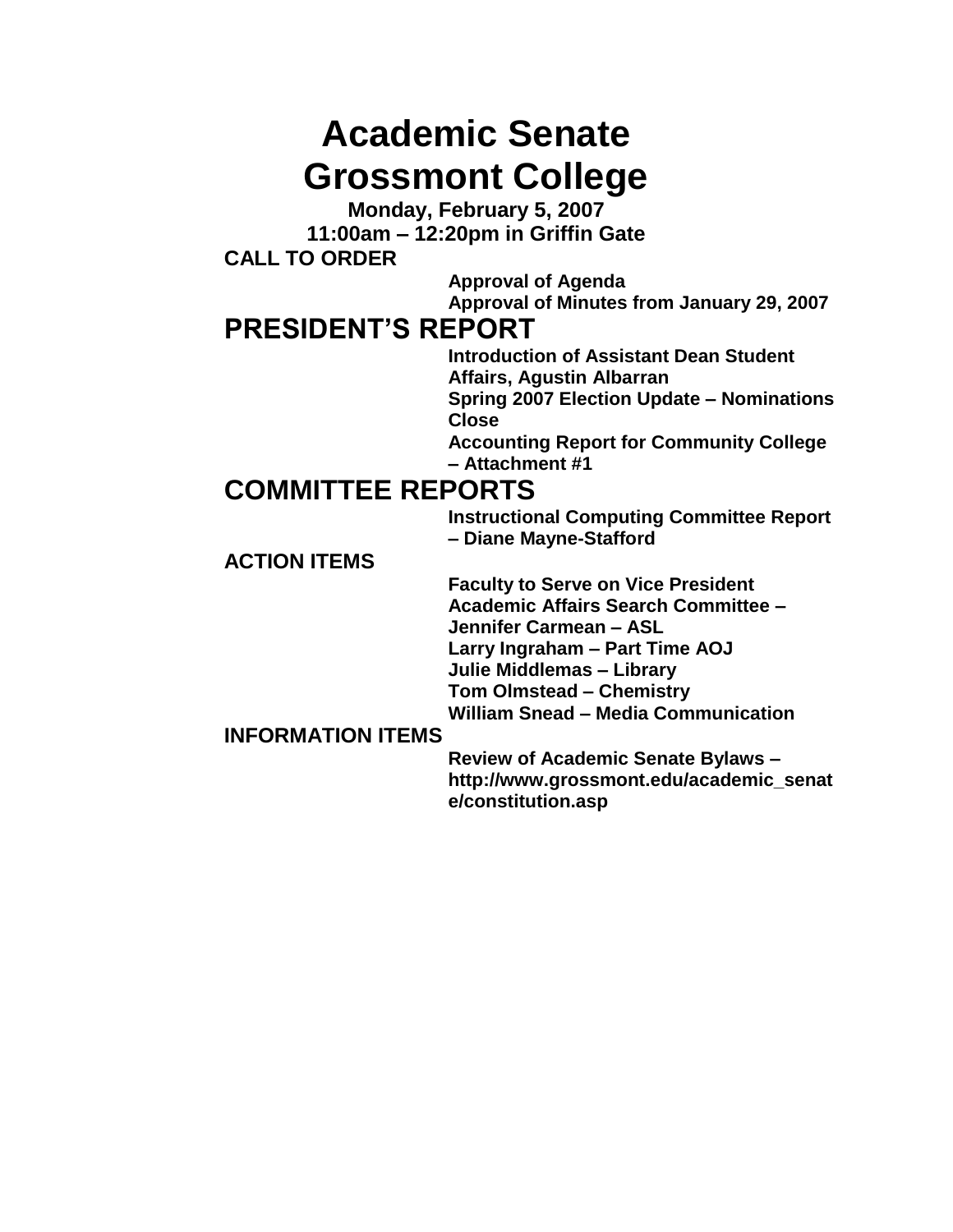# **Academic Senate Grossmont College Minutes of the Meeting – January 29, 2007**

**PRESENT:** Beth Smith (President); Bonnie Schmiege (Vice President); Jennifer Carmean (Senate Officer at Large); Victoria Howitt (Senate Officer at Large); P.J.Ortmeier, Tina Young (Administration of Justice); Jennifer Carmean (ASL); Paul Turounet (Art); Israel Cardona, Gregg Robinson (Behavioral Sciences); Virginia Dudley, Michael Golden, Michelle Perchez (Biological Sciences); Judith Zander, Evan Enowitz (Business Administration); Linda Snider (Business Office Technology); Rick Kirby, Don Ridgway (Cardiovascular Technology); Tom Olmstead, Jeff Lehman (Chemistry); Mary Courtney, Amy Obegi (Child Development); Joel Castellaw, Sheri Guseman (Communication); Diane Mayne-Stafford (Computer Science); Mary Rider, Debbie Lim (Counseling); (Culinary Arts); Jane Nolan, Scott Barr (Disabled Student Services); David Mullen (Dance); Judd Curran (Earth Sciences); Gary Phillips, Joan Ahrens, Micah Jendian, Adelle Schmitt (English); Pat Bennett, Barbara Loveless, Chuck Passentino (ESL); Sylvia Montejano (EOPS); Laura Burger (Exercise Science and Wellness); Paul Vincent (Foreign Language); Devon Atchison (History); Priscilla Rogers (International Business); Pat Morrison (Library); Peg Hovde, Corey Manchester, Shirley Pereira, Jeff Waller (Math); (Media Communications); (Music); Tom Oertel (Nursing); (Occupational Therapy); David Milroy, Raul Sandelin (PartTime Representatives); Zoe Close, Bill Hoaglin (Philosophy, Humanities & Religious Studies); Ross Cohen (Physics, Astronomy, & Physical Sciences); Robert Gordon, Brian Jennings(Political Economy); Lorenda Seibold-Phalan (Respiratory Therapy); Craig Everett (Theatre Arts).

**ABSENT:** (Senate Officer at Large); (Senate Officer at Large); (Administration of Justice); (ASL); Jim Wilsterman, Suda House (Art); Teresa Jacob (Behavioral Sciences); (Biological Sciences); Nate Scharff (Business Administration); Mark Pressnall (Business Office Technology); (Cardiovascular Technology); (Chemistry); (Child Development); (Communication); Janet Gelb (Computer Science); Tom Gamboa (Cross Cultural Studies); James Canady (Counseling); Joe Orate, James Foran (Culinary Arts); (Dance); (Disabled Student Services); Chris Hill (Earth Sciences); Julie Cardenas, Tony Ding (English); (ESL); (EOPS); Jim Symington, Larry Larsen (Exercise Science and Wellness); (Foreign Language); Sue Gonda (History); (International Business); (LRC); Jenny Vanden Eynden ( (Math); Evan Wirig, William Snead (Media Communications); Steve Baker, Fred Benedetti, Derek Cannon (Music); (Nursing); Christine Vicino (Occupational Therapy); (PartTime Representatives); (Philosophy, Humanities & Religious Studies); (Physics, Astronomy, & Physical Sciences);(Political Economy); (Respiratory Therapy); Beth Duggan (Theatre Arts).

**GUESTS**: Della Elliot – District Staff – Public Information Assistant

Brad Tiffany Grossmont – Dean, Admissions & Records

**RECORDER**: Tasa Campos

### **I. CALL TO ORDER**

Beth welcomed everyone to the first Academic Senate meeting of the Spring 2007 Semester. She asked if there were any new senators and requested they introduce themselves.

#### **A. Approval of Agenda**

A motion was made to approve the days agenda. M/S/U Montejano/Olmstead

# **Approval of Minutes from December 4, 2006**

A motion was made to approve the December 4, 2006 meeting minutes. M/S/U Bennett/Vincent

#### **Approval of Minutes from December 11, 2006 – Special Meeting**

A motion was made to approve the December 11, 2006 meeting minutes. M/S/U Waller/Rogers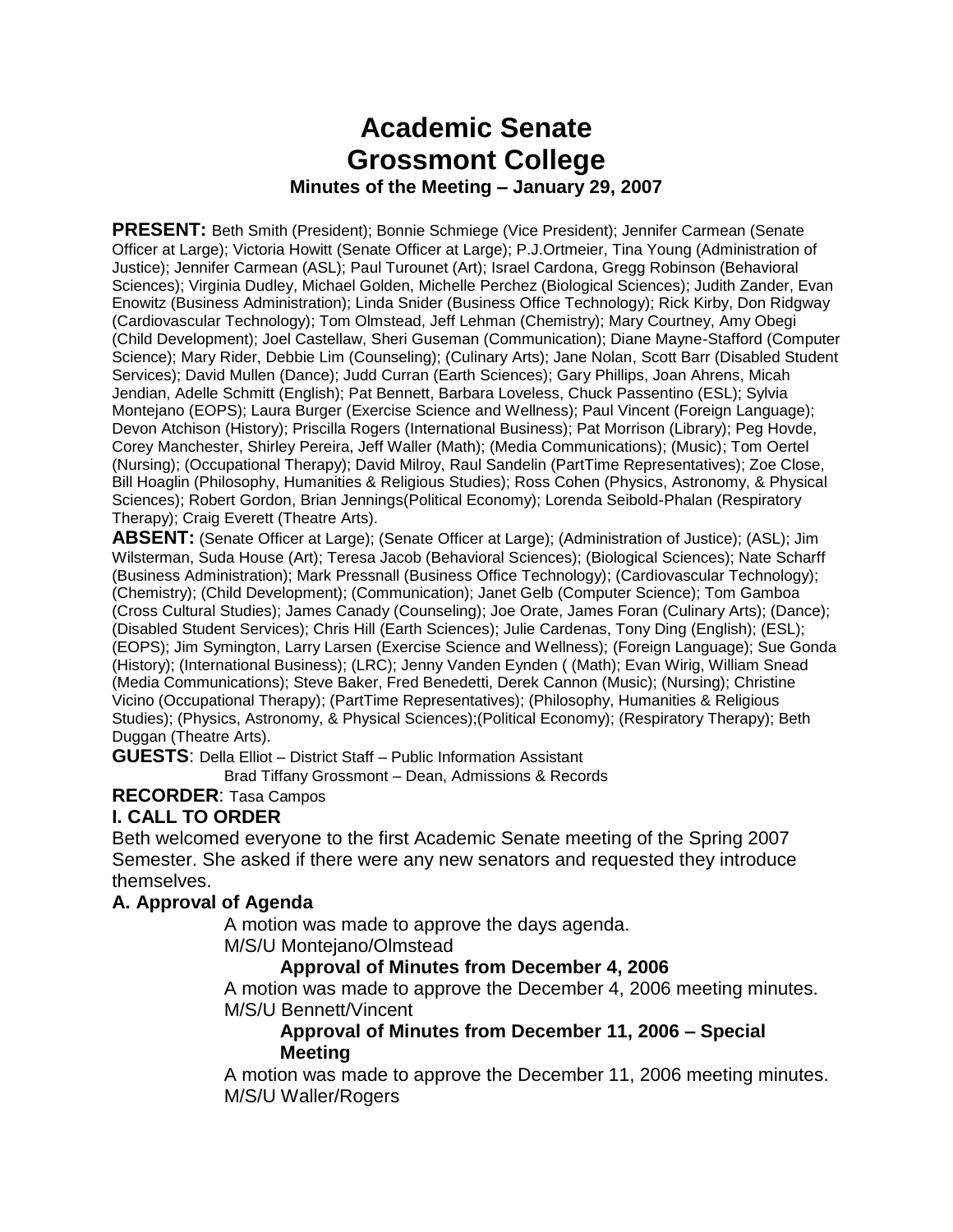#### **II. PRESIDENT'S REPORT**

#### **Spring 2007 Agenda Items**

Beth requested the group turn to the Status of Task Lists in the December 4, 2006 meeting minutes. The Academic Senate would be discussing the following numbered items on the list during the spring semester:

#3 Plus/Minus Grading.

#4 Review of Supervised Tutoring, Including a Definition for the Pedagogical Perspective.

#5 Consider Resurrection of the GE Committee in connection with #8 Consider Revisions to the bylaws of the Senate.

Approve New Forms for Determining Equivalencies for Part Time Faculty.

Beth noted an addition made to the list since the last viewing, #13 Approval of the Accreditation Self-Study. A current version of the selfstudy can be viewed online. Please do not wait until the end of the process to submit suggestion and/or changes.

#### **Election Update – Spring 2007**

Beth announced that Chris Hill, Earth Sciences Department, was elected as the next Academic Senate President in the fall 2006 election. Chris will officially take office in June, 2007. Spring 2007 election nominations officially open today and will close at the next Academic Senate meeting on February 5, 2007. The seats open for election are:

Vice President

Three Senate Officer at Large.

One Part Time Officer at Large.

One Part Time Representative.

An email will go out today announcing the opening of nominations. Please forward any nominees to Beth or any other Senate Officer. If anyone is interested in assisting with the election process please contact Beth.

#### **Spring Meeting Dates – Attachment #1**

The group reviewed the list of spring Academic Senate meeting dates. It was noted April 2<sup>nd</sup> is during Spring Break. There will not be a meeting on April 2, 2007. All meetings will be held in Griffin Gate except for the April 16<sup>th</sup> meeting. This meeting will be held in Room 524.

**Modification to the Agenda – Including Public Comment** The Senate Officers will be looking at adding a Public Comment section to the agenda on a regular basis. The group discussed concern regarding the Senate not having enough time to complete all business on a regular basis now and possible ways to include the section. The Senate Officers will be drafting a proposal on the addition which will come to the Senate as an Information Item at a later date. Please send any suggestions or ideas to a Senate Officer.

**Other**

None.

**III. COMMITTEE REPORTS**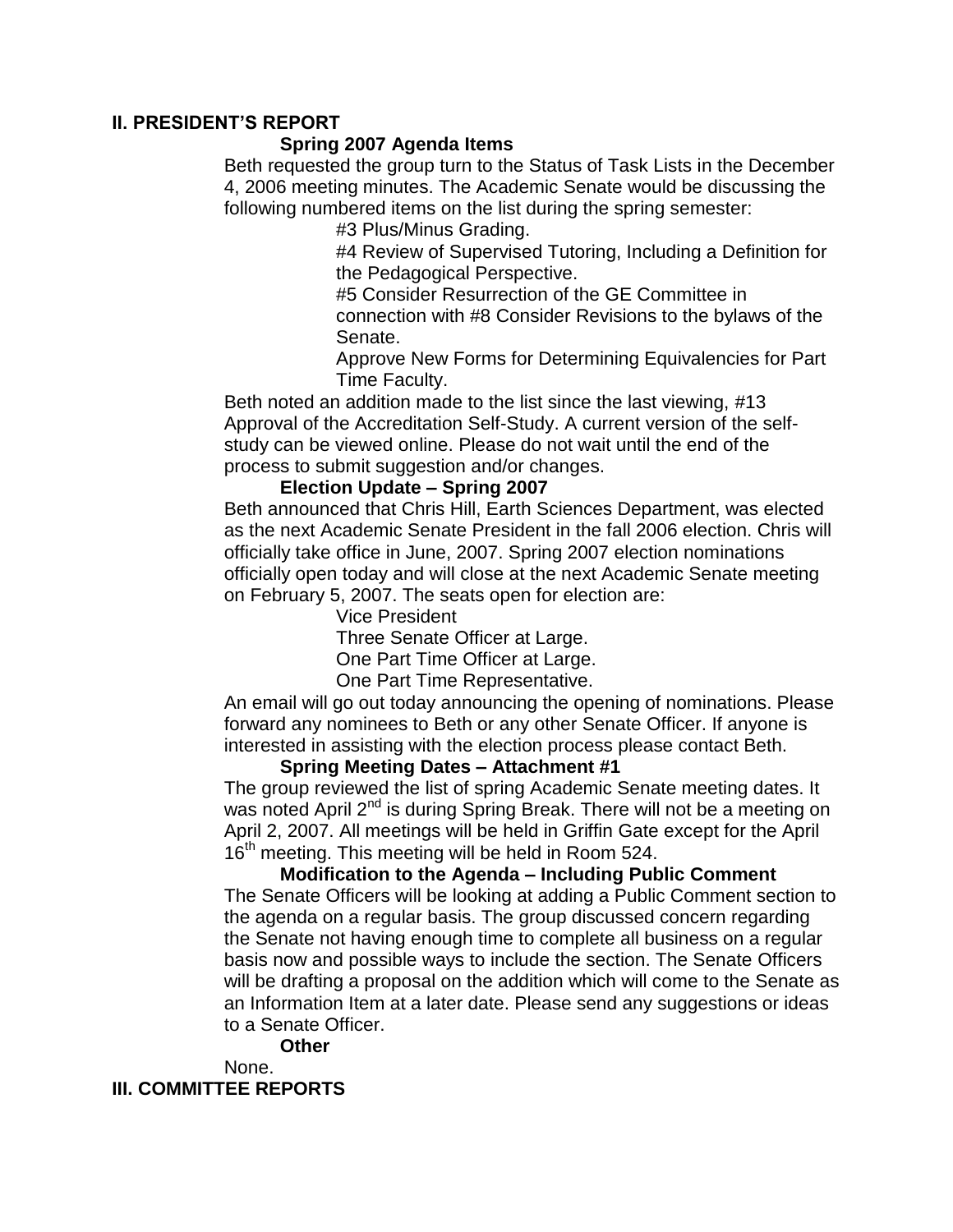### None at today's meeting.

### **IV. ACTION ITEMS**

#### **Institutional Values – Chuck Passentino – Attachment #2**

A motion was made to approve the current version of the ISLOs. M/S/ Bennett/Burger

Chuck reported additional changes had been sent to him since the version in the agenda had been sent out. He reviewed the new suggested model by overhead. The group discussed the following issues:

Measurability of information.

Use of the words "understanding," "responsibility," and "respect." Some grammatical changes.

Length and information included.

Who would be using and viewing the information.

The exact definition and meanings of Institutional Student Learning Outcomes.

The group expressed concern with the document meaning and outcomes. It was stated the document could be revisited in 2 or 3 years to review the outcomes. A motion was made to cancel out the earlier motion to approve and to postpone consideration of the ISLOs document until the March 5, 2007 Academic Senate meeting.

M/S/U Castellaw/Golden

The motion passed.

It was suggested a committee be developed to work with Chuck in adding the suggestions. Chuck stated a group of people were already in place to assist. It was suggested a brief statement of the intent of the document be included.

#### **V. INFORMATION ITEMS**

#### **Board Policy 5016 – Attachments #3 & #4**

The group reviewed Attachments #3 and #4 on Board Policy 5016 – Probation, Disqualification, and Readmission. Brad Tiffany reviewed the current process on Academic Probation and how the changes of implementing a 12 unit attempted minimum for academic probation would affect the current process. The group reviewed the following information:

| <b>Units</b> | Count | % of Total |
|--------------|-------|------------|
| < 3.0        | 72    | 6.2%       |
| < 6.0        | 349   | 30.4%      |
| < 9.0        | 551   | 48.0%      |

Table 1: